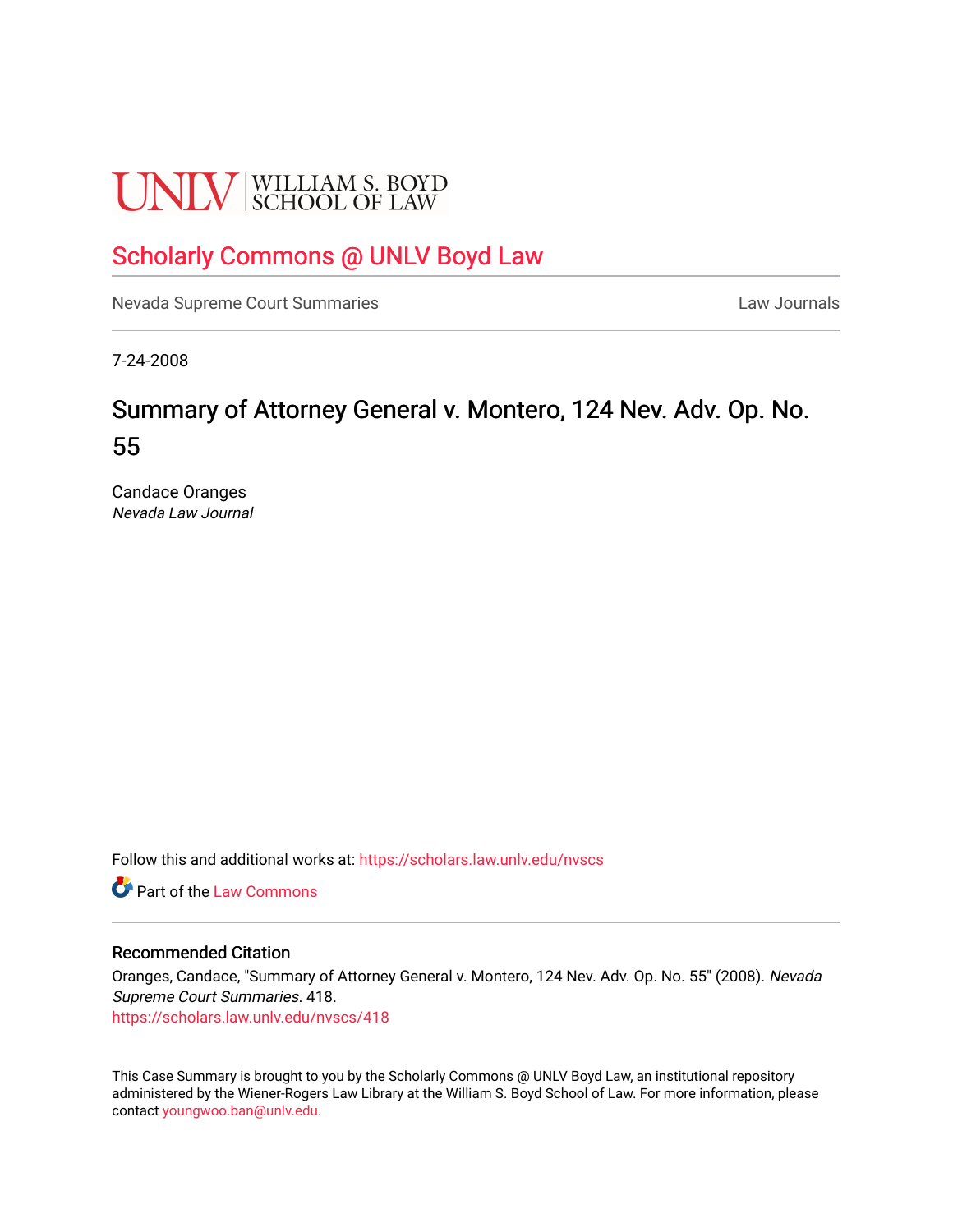### *Attorney General v. Montero.***, 124 Nev. Adv. Op. No. 55 (July 24, 2008)[1](#page-1-0)**

## **STATUTORY INTERPRETATION – RESIDENCY REQUIREMENT FOR DISTRICT COURT JUDICIAL CANDIDATES**

### **Summary**

On appeal from the district court, the Nevada Supreme Court considers whether a candidate for district judge must reside within the judicial district in which he or she is seeking office.

#### **Disposition/Outcome**

Affirmed. The Nevada Supreme Court first concluded that district judges are recognized as "state officers" under NRS 293.109. Subsequently, the Court held that a candidate who satisfies the NRS 3.060 mandate requiring a district court judicial candidate to have been a Nevada state resident for at least two years preceding the election is eligible for election under NRS 293.1755(1)'s "state" residency requirement.

## **Factual and Procedural History**

 Respondent Michael R. Montero filed a declaration of candidacy with the Secretary of State for the office of district judge in the Sixth Judicial District Court, Department 2, which is comprised of Humboldt, Lander, and Pershing counties. In his declaration, he stated that he resides in Reno, Nevada, which is located in Washoe County.

 A Humboldt County citizen contested Montero's qualifications to run for the district judgeship based on his residency outside the Sixth Judicial District. The Nevada Attorney General petitioned the district court for an order to show cause regarding the validity of Montero's candidacy. The Attorney General argued that Montero's residency in Washoe County prohibited him running for district judge in the Sixth Judicial District because he never resided in that district. The Attorney General argued that NRS 293.1755(1) established the law that a district judicial candidate required a candidate to reside in the district for which he sought office for at least 30 days prior to filing for candidacy. The Attorney General further argued that the district judgeship pertains to specific judicial districts, which thereby required a district judge candidate to reside in the district for which he sought election.

 In response, Montero argued to the contrary that NRS 293.1755(1) applied to every candidate and did not specify where residence was required for any specific office. He further argued that NRS 293.1755 set forth a state residency requirement as opposed to the district residency requirement asserted by the Attorney General. Montero noted that NRS 3.060, which sets forth the necessary qualifications for a district judge did not include a district residency requirement and that district judges enjoyed statewide jurisdiction. Thus, Montero argued that as a Nevada resident he fulfilled NRS 293.1755(1)'s state residency requirement.

 In reply, the Attorney General maintained that because NRS 293.1755(1) imposed a residency requirement, in addition to any other requirement, a district judge candidate had to reside in the district to which the office pertains. The Attorney General further contested

 $\overline{a}$ 

<span id="page-1-0"></span><sup>&</sup>lt;sup>1</sup> By Candace Oranges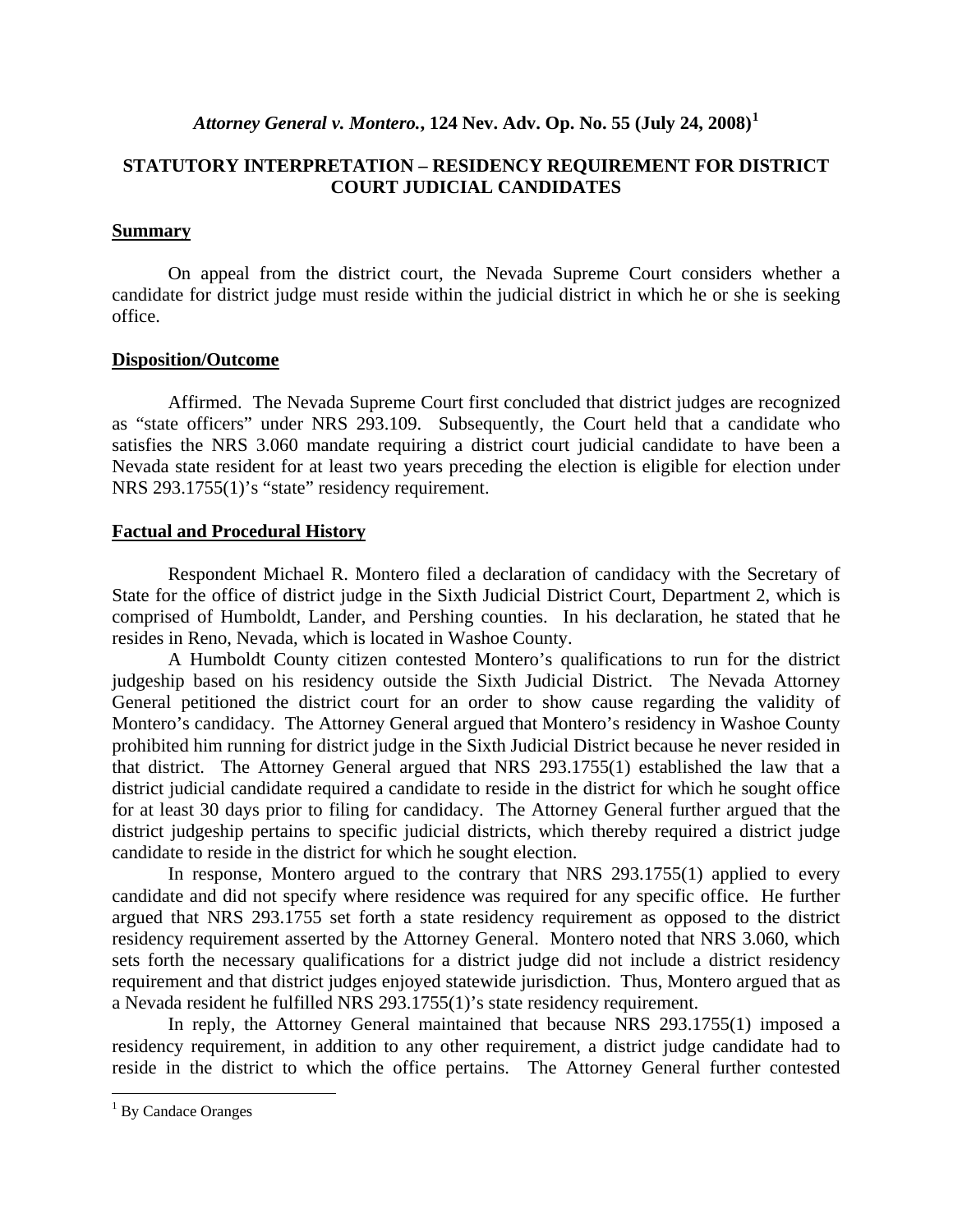Montero's assertion of statewide jurisdiction arguing that the requirement of the Nevada Supreme Court to adhere to certain procedural requirements before permitting a judge to hear a matter in another district demonstrates district judges' limited jurisdiction.

 After a hearing, the district court denied the Attorney General's petition and directed the Secretary of State to include Montero as a candidate for district judge in the Sixth Judicial District in the primary election ballot. The district court determined the office of district judge to be a "state office requiring residency only in Nevada because (1) NRS 293.109(12) designated a district judge as a "state officer," (2) the jurisdiction of district judge was statewide under NRS 3.220, and (3) the Chief Justice of the Nevada Supreme Court may assign one judicial district court judge to conduct business in another district court under NRS 3.040(2).

 The Attorney General appealed the district court's order arguing that NRS 293.1755(1) requires that district court judicial candidates reside in the district in which they are seeking office.

#### **Discussion**

The Nevada Supreme Court reviews issues of statutory construction de novo. $2$  In the case of an ambiguous statute, the Court may interpret the meaning of the statute's words by examining the context and the spirit of the law.<sup>[3](#page-2-1)</sup>

 NRS 293.1755(1) requires candidates for all offices to reside in the area to which the office pertains. The Court concludes that NRS 293.1755(1) imposes a state residency requirement for district judges. The Court found that district judges are "state officers"<sup>[4](#page-2-2)</sup> that possess statewide jurisdiction.<sup>[5](#page-2-3)</sup> The Court reasoned that because district judges are state officers, Montero has met NRS 293.1755(1)'s residency requirement for his candidacy because (1) Montero is a Nevada resident; and (2) if elected, he will have jurisdiction to hear cases in other judicial districts, as well as in the Sixth Judicial District.

 The Court explained that its interpretation of NRS 293.1755(1) comports with other Nevada statutes governing residency requirements. Based on the construction of other statutory residency requirements, namely NRS 293.109, the Court deemed that, if the legislature intended to require district court judicial candidates to be resident of a particular district, it would have specifically imposed such a requirement in NRS 3.060.

 However, the Court agreed with the Attorney General and found that a district judge candidate is still required to meet NRS 293.1755(1)'s residency requirement. Thus, because Montero has resided in Nevada for at least 30 days immediately preceding the closing date for filing his declaration of candidacy, he has met that residency requirement for district judge candidates. Accordingly, the Court concluded that Montero is eligible to run for district judge.

#### **Conclusion**

 $\overline{a}$ 

<span id="page-2-1"></span><span id="page-2-0"></span><sup>2</sup> *State, Div. of Insurance v. State Farm*, 116 Nev. 290, 293, 995 P.2d 482, 484 (2000). 3 *McKay v. Bd. of Supervisors*, 102 Nev. 644, 649-651, 730 P.2d 438, 442-43 (1986). 4

<span id="page-2-2"></span><sup>&</sup>lt;sup>4</sup> NRS 293.109(12).

<span id="page-2-3"></span> $<sup>5</sup>$  NRS 3.220 ("The district judges shall posses equal coextensive and concurrent jurisdiction and power. They each</sup> shall have power to hold court in any county of this State."); *see also* NRS 3.040(2) (recognizing that the Chief Justice of the Nevada Supreme Court may assign a district judge from one judicial district to another in certain circumstances).